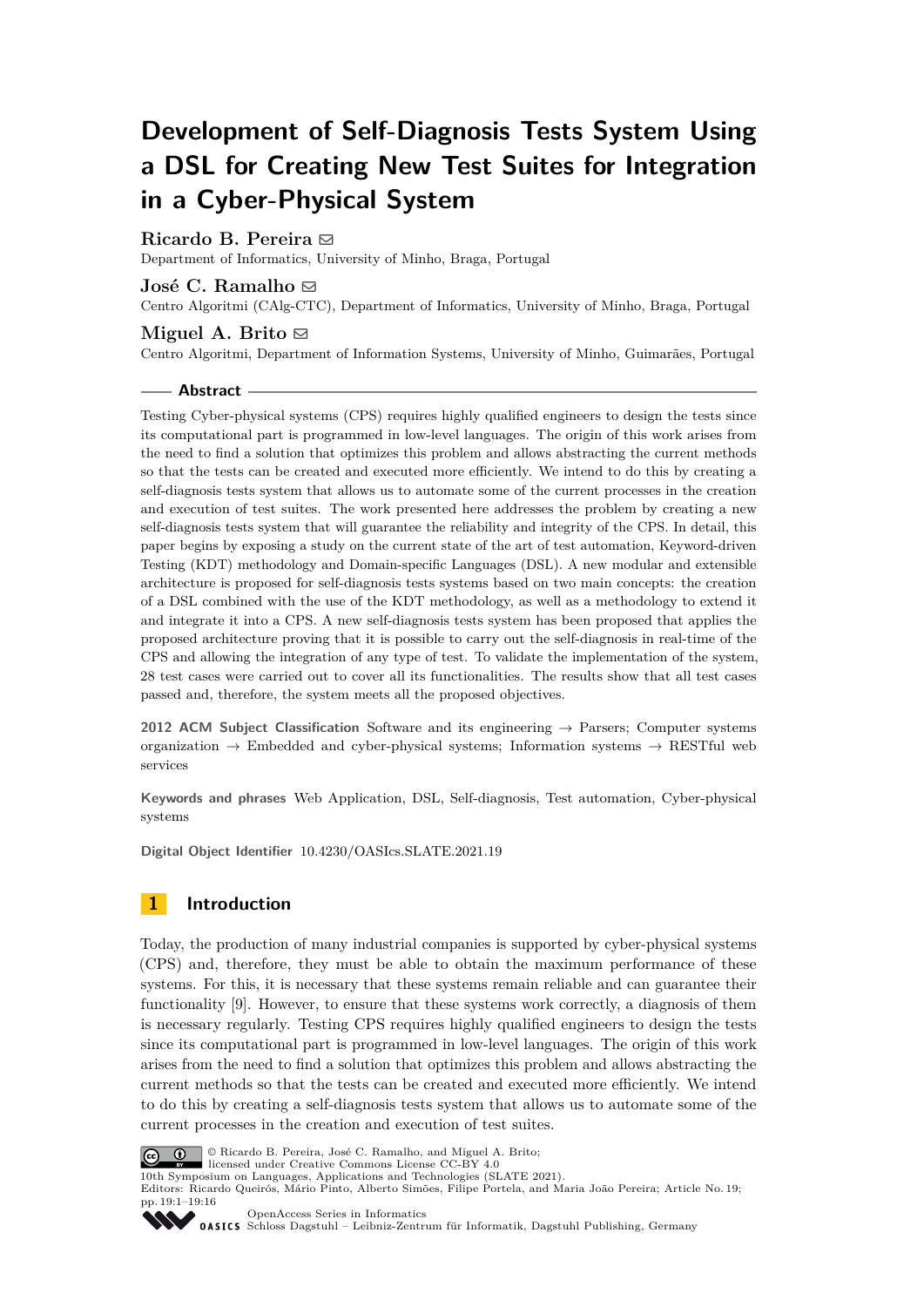#### **19:2 Self-Diagnosis Tests System Using a DSL for Creating New Test Suites**

The work presented here addresses the problem by creating a new self-diagnosis tests system that will guarantee the reliability and integrity of the CPS. In detail, this paper begins by exposing a study on the current state of the art of test automation, Keyworddriven Testing (KDT) methodology and Domain-specific Languages (DSL). A new modular and extensible architecture is proposed for self-diagnosis tests systems based on two main concepts: the creation of a DSL combined with the use of the KDT methodology, as well as a methodology to extend it and integrate it into a CPS. A new system of self-diagnosis tests system has been proposed that applies the proposed architecture and aims to prove that it is possible to perform the self-diagnosis in real-time of the CPS and allow the integration of any type of test through the combination of a DSL with the KDT methodology. Some test cases were also carried out to validate the implemented solution.

Section [2](#page-1-0) analyzes the state of the art in test automation, KDT methodology and DSL. Section [3](#page-5-0) describes the structure and architecture of the system. Section [4](#page-8-0) describes the implementation of the system. Finally, Section [5](#page-14-0) concludes and identifies future work.

# <span id="page-1-0"></span>**2 State of the art**

In this section, a review of the state of the art in test automation will be presented in Section [2.1.](#page-1-1) In Section [2.2,](#page-2-0) KDT methodolody is presented as well as the advantages and disadvantages of using it. In Section [2.3,](#page-2-1) a brief introduction is made to the concept of DSL and, more specifically, how to apply this concept with the Another Tool for Language Recognition (ANTLR).

#### <span id="page-1-1"></span>**2.1 Test Automation**

The importance of testing automation is directly related to the quality of the final product. The execution of all functional tests before delivery guarantees the lowest incidence of errors in the post-delivery of the final product. As such, software developers/creators are required that their projects maintain a certain quality standard during all phases of development until the launch of a new product. Therefore, testing at the end of each stage no longer works in a professional environment. This is because the occurrence/discovery of unforeseen obstacles can significantly delay the development of the software. In recent years, it has been found that the software development market has increased its competitiveness, due to the modernization of the technologies involved and due to the maturity of the capacity to develop software. Thus, the range of information technology solutions, to meet the needs of consumer organizations, has increased considerably, which ends up making it difficult for users to choose when purchasing a product. In this competitive scenario, consumer organizations, when opting for software, are increasingly relying on quality criteria. One of the pillars for ensuring this quality of the software product is the testing process [\[1\]](#page-15-1).

In the current software market, the concern for creating quality and error-free products has led companies to look for models and processes that guarantee quality to satisfy the needs of their customers. Unsuccessful projects, with expired deadlines and defective products, lead to customer dissatisfaction, high maintenance costs and compromise the company's image. The main objective of a software test is to define the implementation of this software that meets all the specifications and expectations defined and expected by the customer, that is, the objective is to "verify" if what was specified in the requirements phase is what really was developed. When verifying that the implemented software meets all specifications and expectations defined and expected by the customer, it also looks for errors in the software. The software test must be seen as a part of its quality process.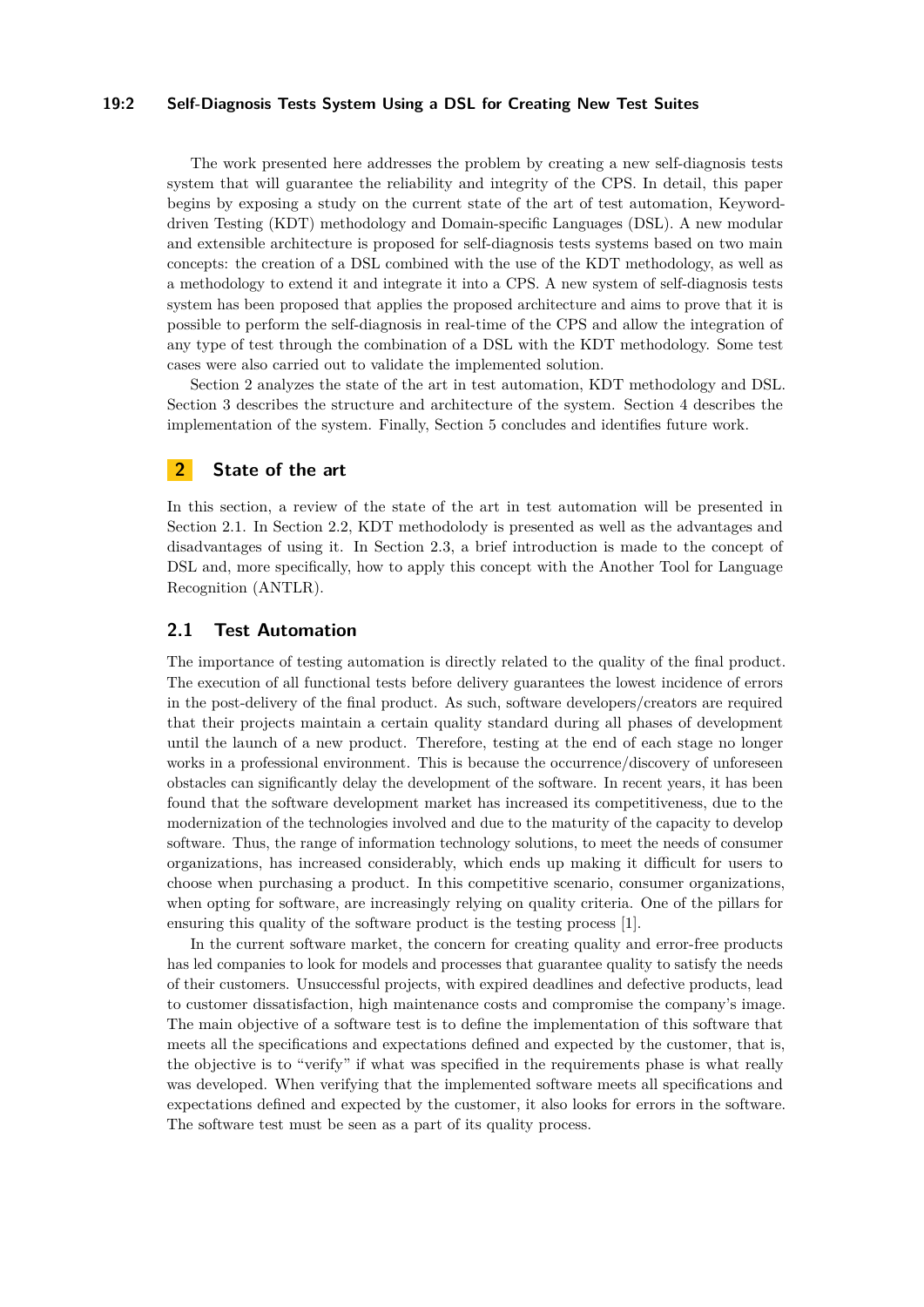#### **R. B. Pereira, J. C. Ramalho, and M. A. Brito 19:3** 19:3

Test automation is not limited to just performing the tests but above all being aware of when and where the tests need to be carried out, thus leaving the test team more time to plan more effective tests with better quality accuracy instead of worrying about scheduling them. Thus, automation results in the mechanization of the entire process of monitoring and managing the needs for testing and evaluation associated with software development [\[3\]](#page-15-2).

### <span id="page-2-0"></span>**2.2 Keyword-Driven Testing**

KDT is a type of functional automation testing methodology that is also known as tableoriented testing or action-based testing. In KDT, we use a table format, usually a spreadsheet, to define keywords or action words that represent the content of the tests in a simple way. But it also allows the use of a keyword to represent part of the test case and in this way make the creation of the test case simpler, since we can reuse the keywords and the whole process they represent in different test cases. It allows novice or non-technical users to write tests more abstractly and it has a high degree of reusability. Industrial control software has been having an enormous increase in complexity as technology has developed and requires a systematic testing approach to enable efficient and effective testing in the event of changes. KDT has been proving that it is a valuable test method to support these test requirements [\[16\]](#page-15-3). Recent results from other researchers have shown that the design of the KDT test is complex with several levels of abstraction and that this design favours reuse, which has the potential to reduce necessary changes during evolution [\[6\]](#page-15-4). Besides, keywords change at a relatively low rate, indicating that after creating a keyword, only localized and refined changes are made. However, the same results also showed that KDT techniques require tools to support keyword selection, refactoring, and test repair [\[4\]](#page-15-5).

### **2.2.1 Advantages**

- **Fast execution of test cases**;
- Software testing in less time;  $\sim$
- ÷ All manual testing problems are solved by automated testing;
- Repeating test cases are handled in an easy way.  $\rightarrow$

### **2.2.2 Disadvantages**

- Sometimes some knowledge of programming and skill is needed to use these tools;
- Maintenance is a complicated task and can be expensive;  $\blacksquare$

### <span id="page-2-1"></span>**2.3 Domain-Specific Language**

DSL is a language meant to be used in the context of a particular domain. A domain could be a business context or an application context. A DSL does not attempt to please all. Instead, it is created for a limited sphere of applicability and use, but it's powerful enough to represent and address the problems and solutions in that sphere [\[5\]](#page-15-6). A DSL can be used to generate source code from a keyword. However, code generation from a DSL is not considered mandatory, as its primary purpose is knowledge. However, when it is used, code generation is a serious advantage in engineering. DSL will never be a solution to all software engineering problems [\[10\]](#page-15-7), but their application is currently unduly limited by the lack of knowledge available to DSL developers, so further exploration of this area is needed [\[7\]](#page-15-8). Other researchers used DSL in CPS and left their testimony of how the specification language hides the details of the implementation. The specifications are automatically enriched with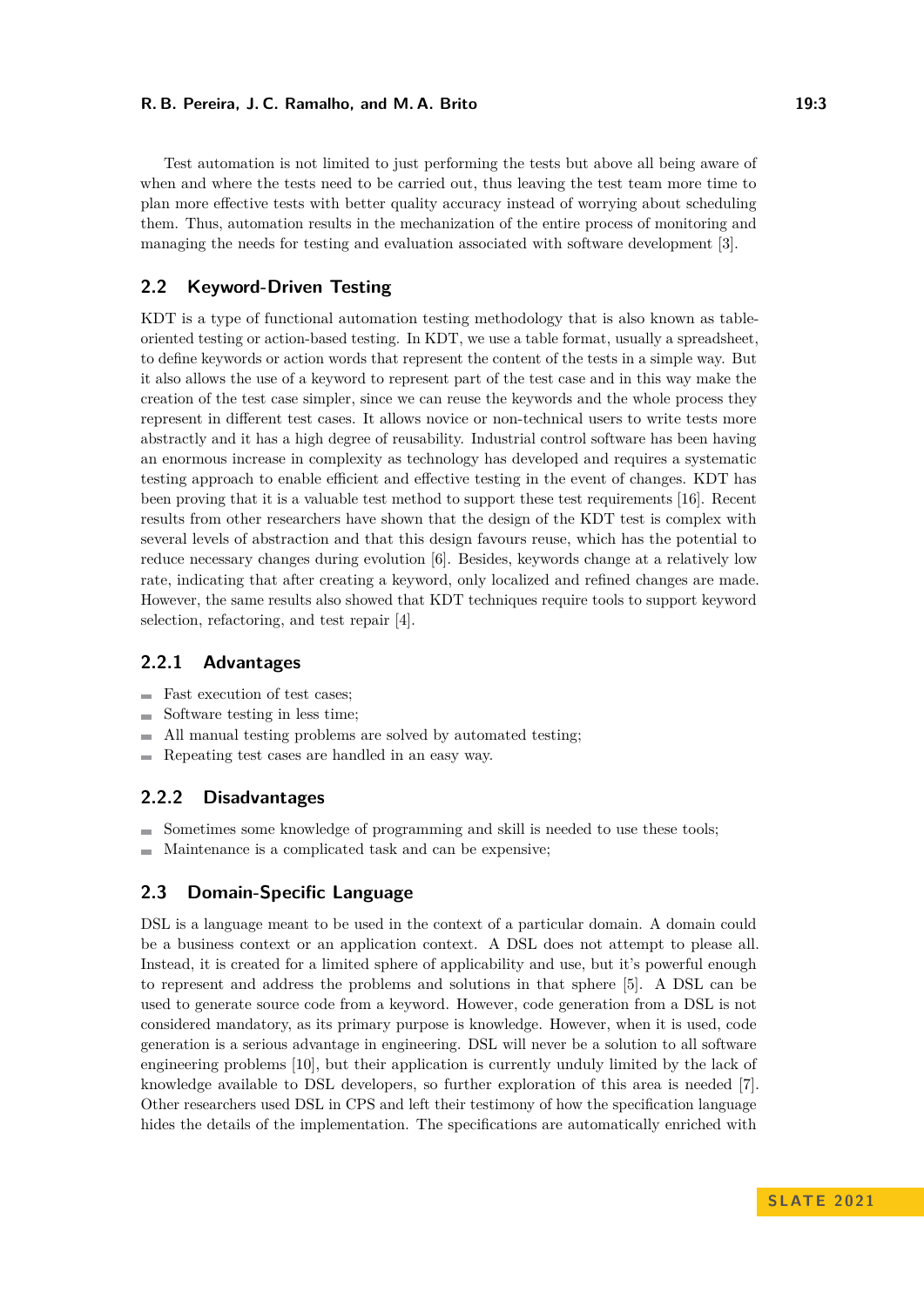### **19:4 Self-Diagnosis Tests System Using a DSL for Creating New Test Suites**

the implementation through reusable mapping rules. These rules are implemented by the developers and specify the execution order of the modules and how the input/output variables are implemented [\[2\]](#page-15-9). This allows the reuse of software components (e.g. modules or classes) and improves software productivity and quality [\[8\]](#page-15-10).

# **2.4 ANTLR**

ANTLR is a parser generator, a tool that helps you to create parsers [\[12\]](#page-15-11). A parser takes a piece of text and transforms it into an organized structure, a parse tree, also known as an Abstract Syntax Tree (AST) [\[15\]](#page-15-12). AST is like a story describing the content of the code, or its logical representation, created by putting together the various pieces [\[13\]](#page-15-13). Figure [1](#page-3-0) shows the parsing process.

<span id="page-3-0"></span>

**Figure 1** Block diagram of a standard Language Processor.

The Parsing process shown in Figure 1 goes through three major phases explained below:

- **Lexical Analysis:** 
	- $I$  It is performed by a component usually called Lexer, Lexical Analyser or Tokenizer;
	- $\blacksquare$  The Lexer reads and divides the input (character or byte stream) into tokens applying lexical rules;
	- Lexical rules are defined using regular expressions and aim to identify terminal symbols and specify tokens;
	- $\blacksquare$  In the end, the Lexer generates a token stream as output.
	- $\blacksquare$  Figure [2](#page-4-0) shows the illustration of this process.
- $\blacksquare$  Syntactic Analysis:
	- It is performed by a component usually called Parser, Syntatic Analyser or Grammar;
	- $\blacksquare$  The parser gives the token stream a structure by checking token order against structural rules;
	- These Structural rules define the order and structure of token combination;
	- $\blacksquare$  In the end, the Parser generates a parse tree as output.
	- $\blacksquare$  Figure [3](#page-4-1) shows the illustration of this process.
- Transformations:
	- It is performed by a component usually called Transformer or Walker and it follows the pattern Visitor or Listener;
	- The Transformer traverses the parse tree in order to produce some output;
	- The traversal defines an action for each node of the parse tree; a.
	- The action can output text (string) or any other complex object.
	- $\blacksquare$  Figure [4](#page-4-2) shows the illustration of this process.

ANTLR is a parser generator that uses ALL(\*). It parses the input dynamically at runtime and uses a top-down parser left to right by constructing a Leftmost derivation of the input and looking any number of ahead tokens when selecting among alternative rules [\[14\]](#page-15-14). The Visitor pattern let us decide how to traverse the tree and wich nodes we will visit. It also allows us to define how many times we visit a node [\[11\]](#page-15-15).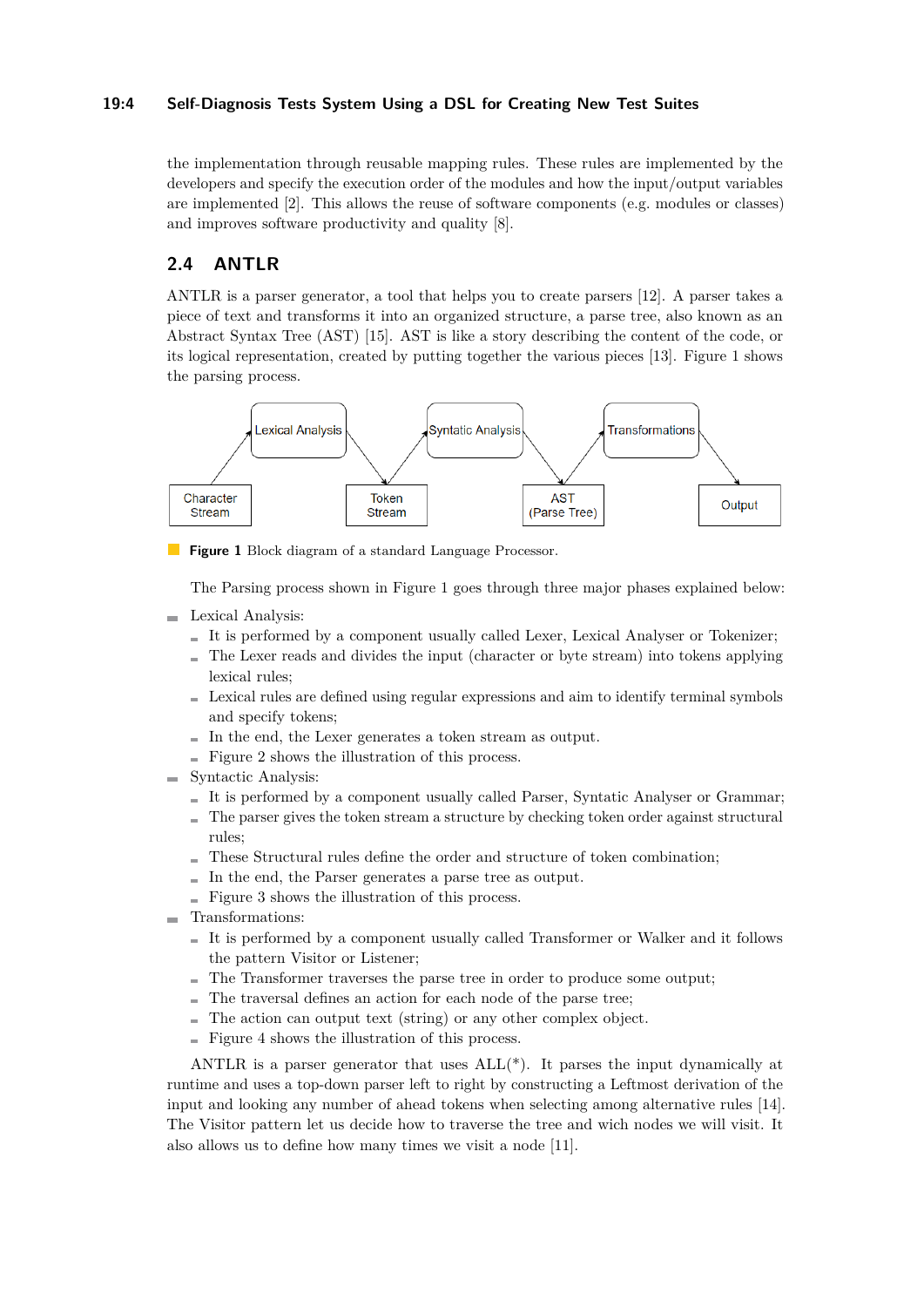<span id="page-4-0"></span>

**Figure 2** Block diagram of a Lexical Analyzer.

<span id="page-4-1"></span>

**Figure 3** Block diagram of a Syntactic Analyzer.

<span id="page-4-2"></span>

**Figure 4** Block diagram of a Transformer.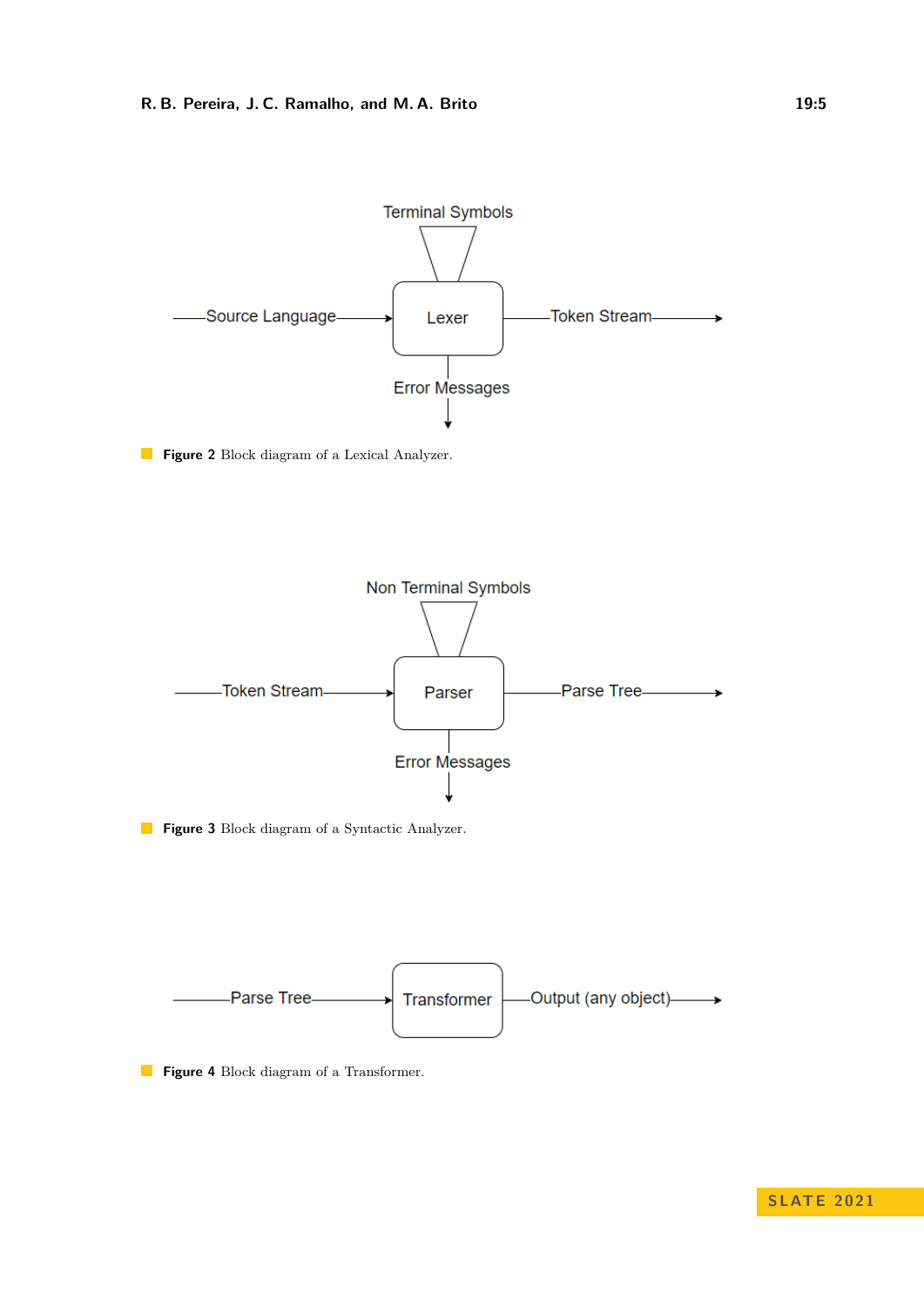### **19:6 Self-Diagnosis Tests System Using a DSL for Creating New Test Suites**

# <span id="page-5-0"></span>**3 Architecture**

As the architecture incorporates several diversified components, its modelling was divided into two phases. In the first phase, the part of the architecture that refers to the system to be developed and that includes the management and configuration of the tests are explained. In the second phase, the general architecture of the CPS is presented.

# **3.1 Self-diagnosis Tests System Architecture**

To obtain a complete understanding of this architecture, it is necessary to understand the 3 tiers that are present, Frontend, Backend and Database. We can see the architecture in Figure [5,](#page-5-1) shown below:

<span id="page-5-1"></span>

**Figure 5** Proposed architecture for self-diagnosis tests system.

# **3.1.1 Frontend**

In this tier, we have two first elements, OPERATOR and TEST MANAGER, which represent the two types of users that the system has. Therefore, according to the permissions of each one, this tier makes available to each user the respective interface that will give access to the realization of the functions of each one in the system. The two elements below in the tier, TESTS EXECUTION and SYSTEM CONFIGURATION, represent the different interfaces that each user will have access to. In this case, the OPERATOR type user will have access to the system TESTS EXECUTION mode and the TEST MANAGER type user will have access to the SYSTEM CONFIGURATION mode. The last element of this tier, USER INTERFACE SERVER, represents the logic of the Client. It is in charge of implementing any logic that exists in this tier, such as, for example, providing an adequate interface for the type of user that must comply with it or even the manipulation of data in the formation of web pages. It is also this server that establishes the connection to the Backend tier, making HTTP requests to request data or actions, receiving and validating data that arrives through HTTP responses.

# **3.1.2 Backend**

The Backend tier, unlike what was done in the Frontend tier, will be analyzed from the bottom up, as it will be understood more intuitively. In this tier, we start by looking at two elements in parallel. The OBJECT DATA MODELING element represents the module responsible for establishing the connection between this tier and the Database tier, that is, it is this module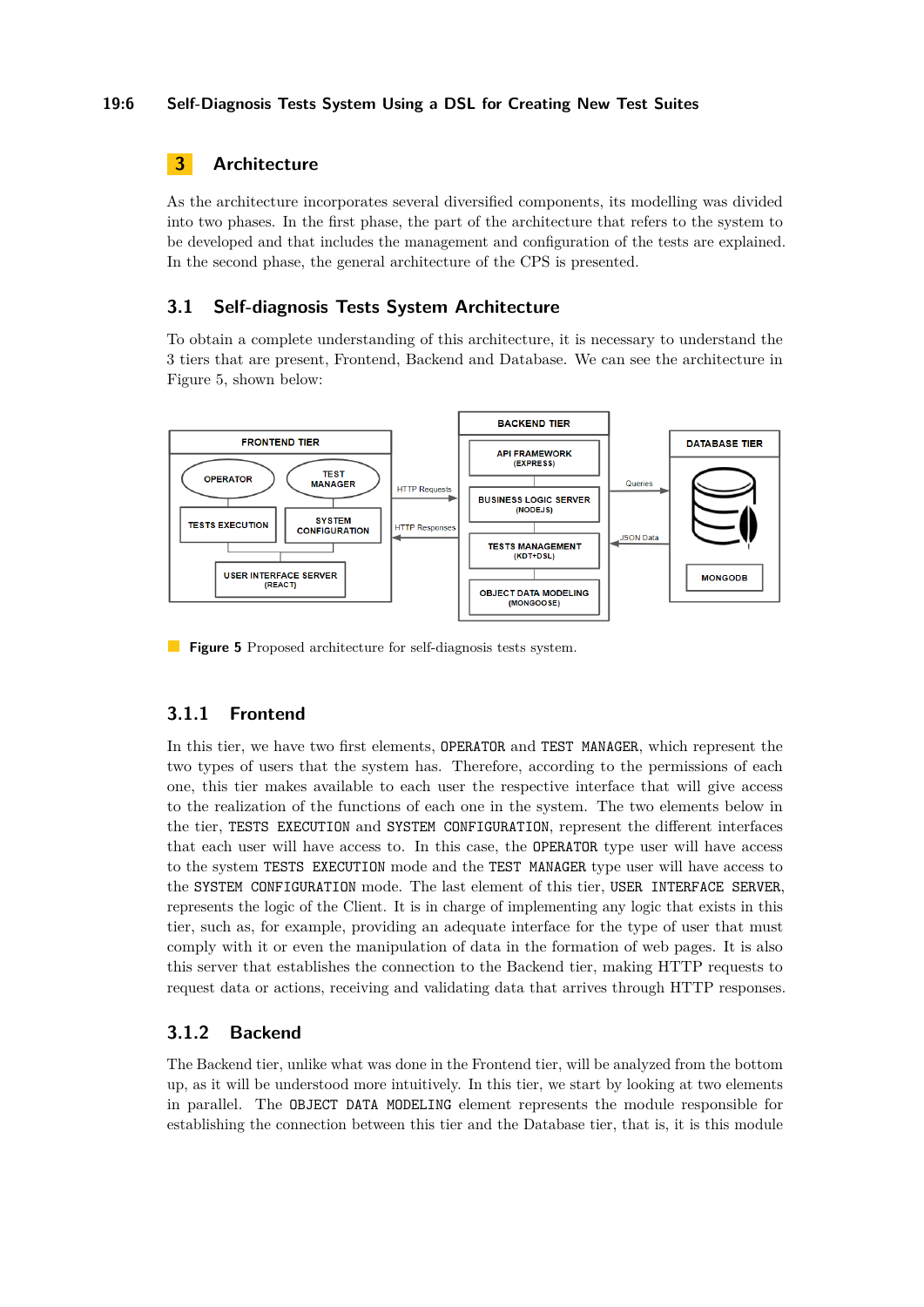#### **R. B. Pereira, J. C. Ramalho, and M. A. Brito 19:7** 19:7

that performs the queries and receives data from the database. Element TESTS MANAGEMENT is responsible for the acquisition and management of the primitive tests of the system and the configuration of new test suites for the system, using the KDT methodology and a DSL. Above, we see the BUSINESS LOGIC SERVER element that represents the Server that implements all the logic of this tier. This component is responsible for executing the tests and for the internal organization of all other components of this tier. Manages all data arriving at the system, guaranteeing its integrity, and also provides the routes or services through which this tier responds to Clients requests. The last element of this tier, API FRAMEWORK, is responsible for building and making the REST API available to the Client. This element implements the routes that are created in the BUSINESS LOGIC SERVER element and, in this way, the Client can make HTTP requests to the Server.

# **3.1.3 Database**

Finally, it remains only to present and explain the Database tier, which is also the simplest tier of this architecture. It consists of the system database, which is a document database that stores documents in JSON. All data sent to the Backend tier, via OBJECT DATA MODELING, is in JSON, which is an advantage because all data processing and manipulation in the system is always done in this format.

# **3.2 General Architecture for Cyber-Physical System**

In this section, the final CPS architecture is presented and explained, where we integrate all its components with the self-diagnosis tests system. This architecture enables the CPS to diagnose itself and, thus, be able to identify the failures in case of any internal error. The architecture, being the final abstraction of the system, can be seen in Figure [6.](#page-6-0)

<span id="page-6-0"></span>

**Figure 6** Proposed architecture for a self-diagnosis test system integrated with the CPS.

In this architecture, we can easily identify 4 component groups in which three of them will form an integral part of the CPS: Devices Under Test, Electronic Test Drivers and the Self-Diagnosis Tests System. The last group will be an important intervenient, but it is not an integral part of the CPS, the User Types. Each of these groups will be explained in detail, as each has its particularities.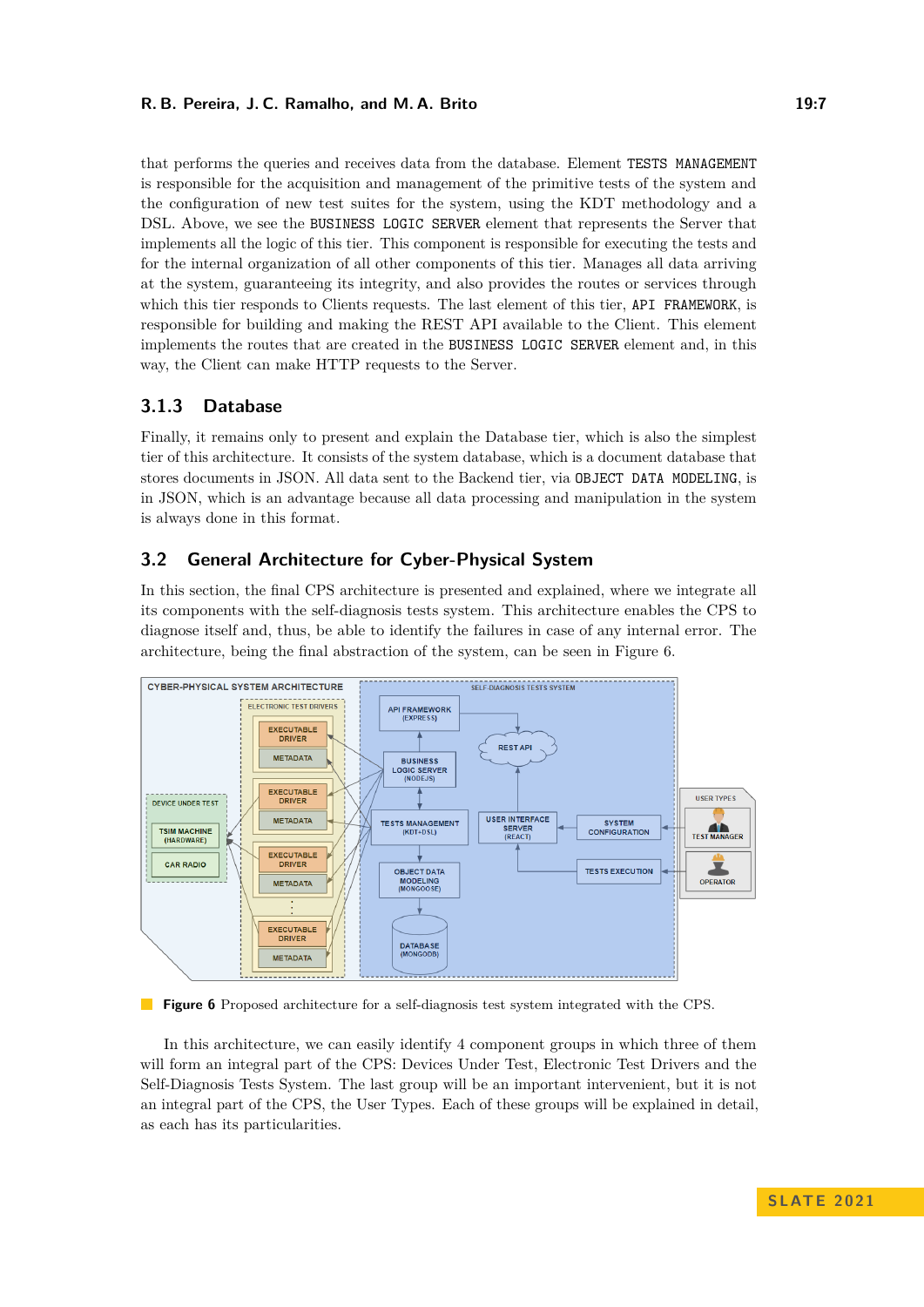#### **19:8 Self-Diagnosis Tests System Using a DSL for Creating New Test Suites**

The Devices Under Test group contains, as the name implies, the devices that can be subjected to tests which are the car radios and the machine itself. The elements CAR RADIO and TSIM MACHINE represent the two types of devices, the car radio and the machine, respectively. The Electronic Test Drivers group is responsible for the primitive tests of the system, which in this case will be mostly electronic tests, but which can be any type of test as long as they respect the same integration format. Each element of this group must respect the following format:

- EXECUTABLE DRIVER Provides an executable driver file to run that will contain several m. primitive tests that can be run and test the Devices Under Test;
- METADATA Provides a metadata file that contains all the information about the tests  $\sim$ that the driver can perform.

The Self-Diagnosis Tests System group is where the system developed in this work is represented, which will allow users to manage and execute the system tests. This system will be fed with primitive tests from the group of Electronic Test Drivers. The TESTS MANAGEMENT element is responsible for loading all the metadata of the primitive tests, available in the METADATA files of the Electronic Test Drivers group, and managing them so that they are saved in the system database and are available for execution.

The link element with the system database is the OBJECT DATA MODELING that will make the connection and handle queries and transactions to the database, which is the DATABASE element.

This test management is done through the KDT methodology, and the configuration of new test suites made through the developed DSL. The tests will be performed by the BUSINESS LOGIC SERVER element, which will receive the execution orders from the end-user and proceed with the executions. The way to do this is to execute the drivers that are available as executable files. This Server will know which tests are available to execute on each driver since the TESTS MANAGEMENT element has already collected the metadata of all drivers and at that moment made available for execution, all the tests contained therein.

This entire organization is orchestrated by the Server, which is responsible for the logic of the system and is represented by the element BUSINESS LOGIC SERVER. This Server not only controls all the data and logic of the system but also defines the routes and types of requests that can be made by the Client-side. It defines the services that will be available and this is called an API. The API FRAMEWORK element is responsible for creating and providing a REST API for any client to access, but obviously with the appropriate permissions, also defined by the BUSINESS LOGIC SERVER.

In this system architecture, USER INTERFACE SERVER represents the Client-side, that is, it is the server responsible for creating the web interface for end-users. It makes HTTP requests specifying the services, through routes, that it wants to access, to obtain the data it needs for its pages. Two types of interfaces are available, the execution interface, represented by the TESTS EXECUTION element, and the test and configuration management interface, represented by the SYSTEM CONFIGURATION element. Each of these interfaces will have its correspondent as a user, which brings us to the last group specified in the architecture, the User Types.

This group is represented by the USER TYPES element and represents the different types of users of the final system. The first and most basic type of user is the OPERATOR, that is, the industrial operator who is working and commanding the CPS and performs only the tests or test packages of the system. The second type of user, already more sophisticated, is the TEST MANAGER, who is someone with the responsibility of managing the entire system, using the appropriate interface for that.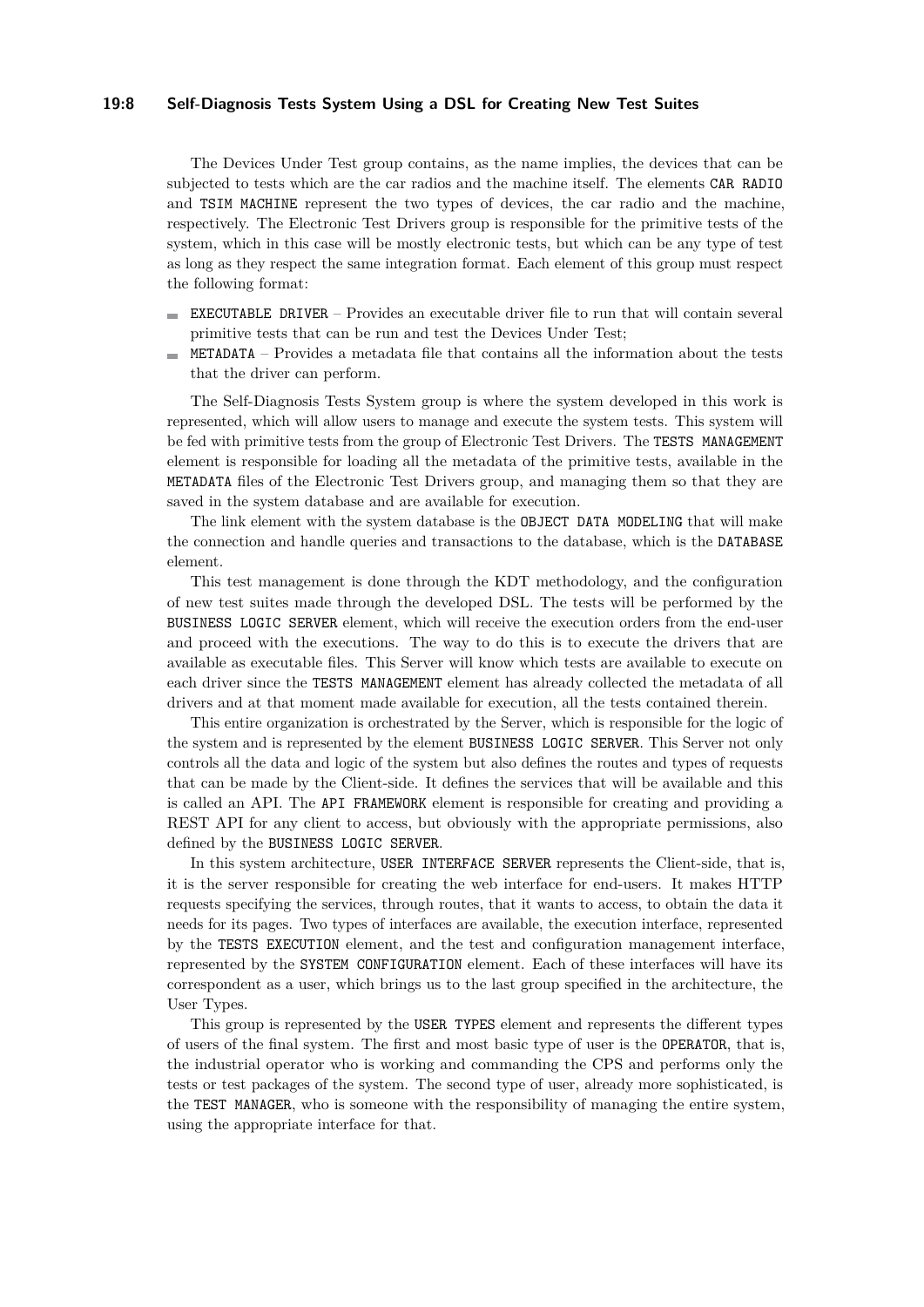#### **R. B. Pereira, J. C. Ramalho, and M. A. Brito 19:9** 19:9

# <span id="page-8-0"></span>**4 Implementation**

This section describes the implementation of the system and its validation. Thus, Section [4.1](#page-8-1) explains each collection of data maintained in our database. Section [4.2](#page-8-2) describes the Backend tier where the system logic is, including the management of the system data and the configuration and execution of the tests. Section [4.3](#page-11-0) describes the Frontend tier that contains the user interface and the different features available for each type of user. Finally, Section [4.4](#page-13-0) presents the results obtained from the validation performed to ensure the correct functioning of the system.

### <span id="page-8-1"></span>**4.1 Database**

For the database, MongoDB was used, which is a document database, that is, it stores the data in the form of JSON documents. According to the data that the system needs, 5 collections of data have been identified to be stored in the database: Configurations, Tests, Packages, Reports and Schedules.

The configuration collection contains attributes about some configurations that may differ from machine to machine and are necessary to ensure the correct functioning of the system. The tests collection stores all metadata for the system's primitive tests. This metadata is provided by those who create and make the primitive tests available, so they are only imported into the system database and updated whenever there are changes. The packages collection stores all metadata for the new test suites that are created in the system from the primitive tests. The reports collection stores all reports of execution of primitive tests or test packages in the system. The schedules collection stores all primitive test executions or test suite executions scheduled for a specific time by the user.

After specifying the data to be saved in each collection of the system's database, the next section will explain how the system interacts with the database, through queries, to obtain the data for its operation.

# <span id="page-8-2"></span>**4.2 Backend**

The Backend is the system tier responsible for managing the database and making the data available to Frontend. Therefore, framed in the MVC architecture, it is the Controller of the system and establishes the connection between the database and the user interfaces, thus guaranteeing the integrity of the data, not allowing other components to access or change them.

The technology used to develop this server was Node.js combined with Framework Express. This server is organized so that there is a division of the code according to its function, that is, instead of all the code being in one file, it was divided into different files and directories according to its purpose on the server. This will allow the reuse and modularity of the developed code, which will also facilitate its maintenance and understanding in the future.

Thus, the server structure is as follows:

- Models: Here are the models that correspond to the collections saved in the database. Each model contains the attributes corresponding to its collection and performs validations related to data types to ensure that wrong data types are not inserted into the database;
- Controllers: Here are the files responsible for performing all system operations, such as database queries, executing primitive tests and test suites, and creating new test suites using the DSL defined;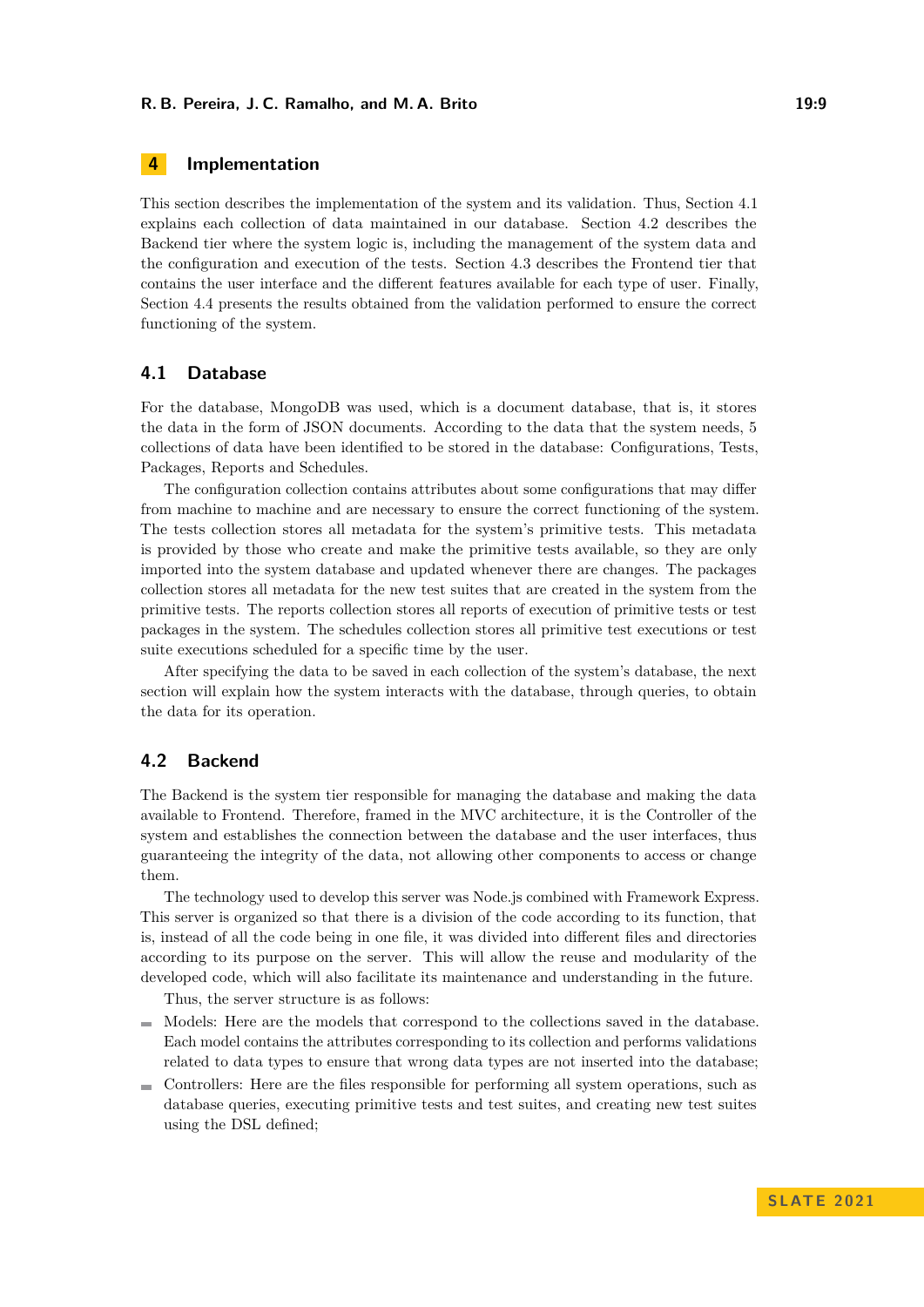#### **19:10 Self-Diagnosis Tests System Using a DSL for Creating New Test Suites**

- Grammar: Corresponds to the DSL developed for the system, where is the grammar, composed by a Lexer and a Parser, and the Visitor that generates the code for the new test suites;
- $\blacksquare$  Routes: Here is the file that routes the requests, from the client, that is, from the user interfaces to the controllers, according to the URL request. As soon as the requested operations are completed, sends the requested data to the client.

Each of these elements mentioned above, has a fundamental role in the Server's logic, so each of them will be explained in the next subsections individually.

# **4.2.1 DSL**

The DSL developed aims to enable the creation of new test suites, from the primitive tests available in the system, with rules and logic applied. This will allow the test suites to be optimized to execute in the shortest possible time and may shorten certain executions whenever the suite specifies it. The language was created from the identification of terminal symbols, that is, the symbols that would be identified by Lexer. After this step, the Parser was created, where the rules of logic and sentence construction of the grammar are specified.

The terminal symbols of the DSL are shown in Table [1,](#page-9-0) where the respective descriptions are also shown.

| Symbol         | Description                                                                  |  |  |  |  |  |
|----------------|------------------------------------------------------------------------------|--|--|--|--|--|
| keyword        | Catches the keywords in the script                                           |  |  |  |  |  |
| ->             | Catches the "next" symbol, which means that after that symbol the next block |  |  |  |  |  |
|                | to be executed arrives                                                       |  |  |  |  |  |
|                | Catches the opening parenthesis                                              |  |  |  |  |  |
|                | Catches the closing parenthesis                                              |  |  |  |  |  |
| ?              | Catches the conditional expressions from the script                          |  |  |  |  |  |
| $\ddot{\cdot}$ | Catches the next block of code to be executed when a condition is false      |  |  |  |  |  |
| &              | Catches the logical operator that means intersection                         |  |  |  |  |  |
|                | Catches the logical operator that means union                                |  |  |  |  |  |
|                | Catches the end of the script                                                |  |  |  |  |  |

<span id="page-9-0"></span>**Table 1** DSL Symbols Description.

The Lexer structure is shown below in Listing [1:](#page-9-1)

#### <span id="page-9-1"></span>**Listing 1** Grammar Lexer.

|               |                      | lexer grammar TestLexer;      |          |
|---------------|----------------------|-------------------------------|----------|
| NEXT          | $\ddot{\cdot}$       | $,  >$ ,                      | $\vdots$ |
| AND           | $\mathbf{\cdot}$     | $, k$ ,                       | $\vdots$ |
| 0R            | $\ddot{\cdot}$       | $\cdot$   $\cdot$             | $\vdots$ |
|               |                      |                               |          |
| IF            | $\ddot{\cdot}$       | י ? י                         | $\vdots$ |
| <b>ELSE</b>   | $\ddot{\phantom{a}}$ | $\cdot$ : $\cdot$             | $\vdots$ |
|               |                      |                               |          |
| <b>RPAREN</b> | $\mathbf{\cdot}$     | $\rightarrow$ ) $\rightarrow$ | $\vdots$ |
| LPAREN        | $\mathbf{.}$         | $\cdot$ ( $\cdot$             | $\vdots$ |
|               |                      |                               |          |
| END           | :                    | $^{\prime}$ ; $^{\prime}$     | $\vdots$ |
|               |                      |                               |          |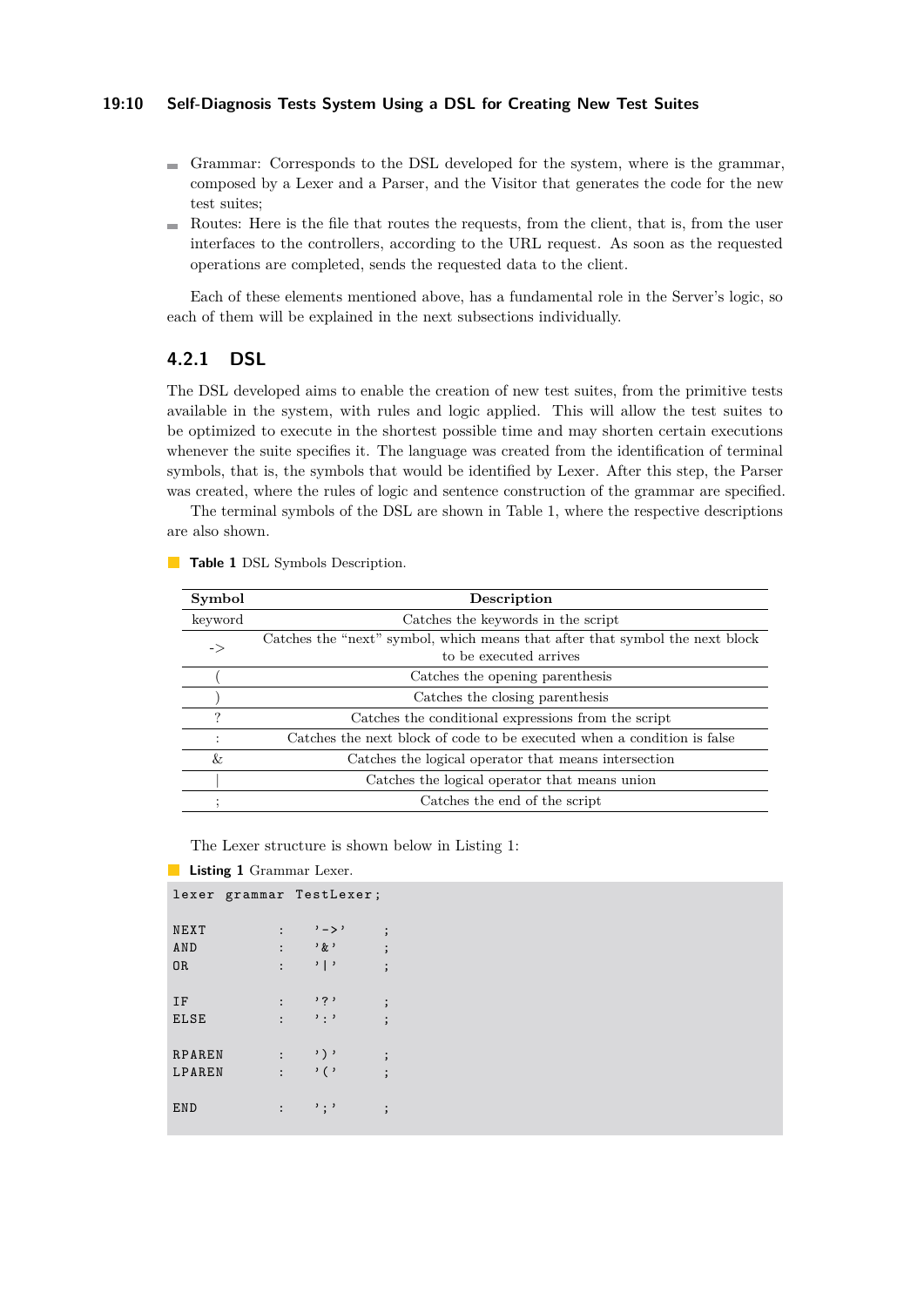```
KEYWORD : ([A-Za-z]+([7 - a] - a - a)] + \cdots);
WS
        : [ \ r \ n \ t ] -> skip
        ;
```
The structure of the Lexer is quite simple, starting with its identification and then just specifying all terminal symbols that must be recognized. The way these symbols are specified is through regular expressions, that is, for each symbol the regular expression that represents it is defined, however, always taking care that this definition does not include unexpected elements and, therefore, is not ambiguous.

The symbols we see in this grammar are very intuitive and this is also one of its advantages, as it will be easy for the end-user to understand, which is one of the objectives. The only symbol that gives rise to any further explanation is the KEYWORD symbol. This symbol must recognize all the names of the primitive tests introduced in the script and, therefore, its regular expression includes isolated words or also the composition of several words, thus giving the user some freedom to be more expressive in the choice of keywords since this it is also the purpose of the KDT methodology applied in the system.

After defining the terminal symbols and the Lexer specification, it is time to specify the sentence construction rules with these symbols and this is done in the Parser, which is shown below in Listing [2:](#page-10-0)

```
Listing 2 Grammar Parser.
```

```
parser grammar TestParser ;
options {
   tokenVocab=TestLexer;
}
test
   : statement END
   ;
statement
   : condition \#Conditional
   | seq # Sequence
   ;
condition
   : expr IF statement ELSE statement # IfElse
   | expr IF statement # If
   ;
seq
   : KEYWORD (NEXT statement)*
   ;
expr
   : LPAREN KEYWORD ( AND KEYWORD )* RPAREN # And
   | LPAREN KEYWORD ( OR KEYWORD )* RPAREN # Or
   ;
```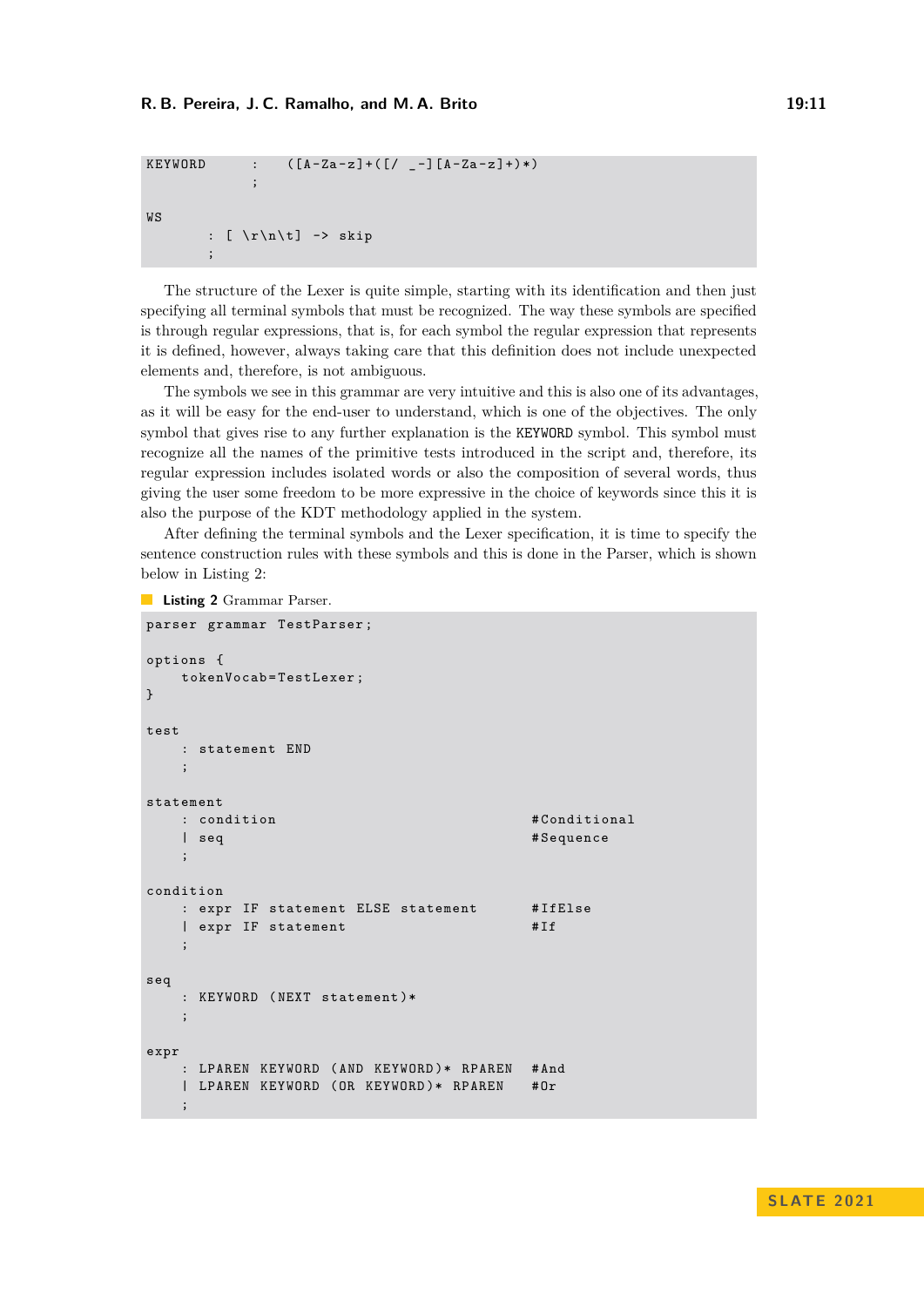#### **19:12 Self-Diagnosis Tests System Using a DSL for Creating New Test Suites**

The Parser also starts with its identification, following the reference for the Lexer that it provides the symbols to be able to know which are the terminal symbols. After these two steps, the sentences of the grammar are specified and here there is no more than a specification of the sequences that the elements of the language can follow. We can see, for example, in the element statement two possibilities. One possible statement is the condition that represents a conditional expression and the other possibility is a seq that represents a tests sequence. The most important part of the Parser to retain is the elements that come at the end of the lines for each possibility determined at the beginning of words by a #. This allows the Visitor to know the possible paths in the parsing tree that this Parser will generate.

So that this grammar can now be used by the system and generate the parsing tree that will be interpreted by the Visitor, it is still necessary to find a way to use it in the system. Since ANTLR offers the transformation of these grammars for several known programming languages, we will proceed to transform the grammar into JavaScript and include the code directly in the system. For this, it is necessary to execute the following command:

#### \$ antlr4 -Dlanguage=JavaScript Lexer.g4 Parser.g4 -no-listener -visitor

In this command, we specify the Lexer and Parser to be transformed and we also specify that we do not want the generation of a Listener because, by default, it generates the Listener. Finally, we specify the generation of a Visitor because, by default, it does not generate the Visitor. After executing this command, several files will be generated, among which, the Visitor that will be the most important in the next steps, as this is where the code to be generated for the new test suites will be specified.

We can see below, in Listing [3,](#page-11-1) an example of a Visitor function:

<span id="page-11-1"></span>**Listing 3** Grammar Visitor.

```
TestParserVisitor . prototype . visitAnd = function ( ctx ) {
    this. auxOp = 0;
    for (let i = 0; i < ctx.KEYWORD(). length; i++) {
        this.auxList.push(ctx.KEYWORD(i));
    }
    return "";
};
```
The Visitor's strategy developed is to go through the code script through the elements specified in the Parser and each element generate the corresponding code. The generated code, within the Visitor, is nothing more than a string that is incremented and filled up to the end of the parsing tree. All keywords are also being saved in a list so that the list and the string containing the generated script are returned at the end. The list of keywords is necessary because after generating this code it will be necessary to match the keywords with the primitive tests but this is a process already done in the packages controller.

### <span id="page-11-0"></span>**4.3 Frontend**

The frontend is the system tier responsible for creating and managing graphical interfaces for end-users. In this case, there are two types of users in the system, and it is important to understand well the limits on what each one should be allowed to do or not do. The first type of user, more basic, will only have access to the execution of primitive tests and test suites. The second type of user, already responsible for managing the system and also the test suites for it, has access to all other features. The technology used to develop this tier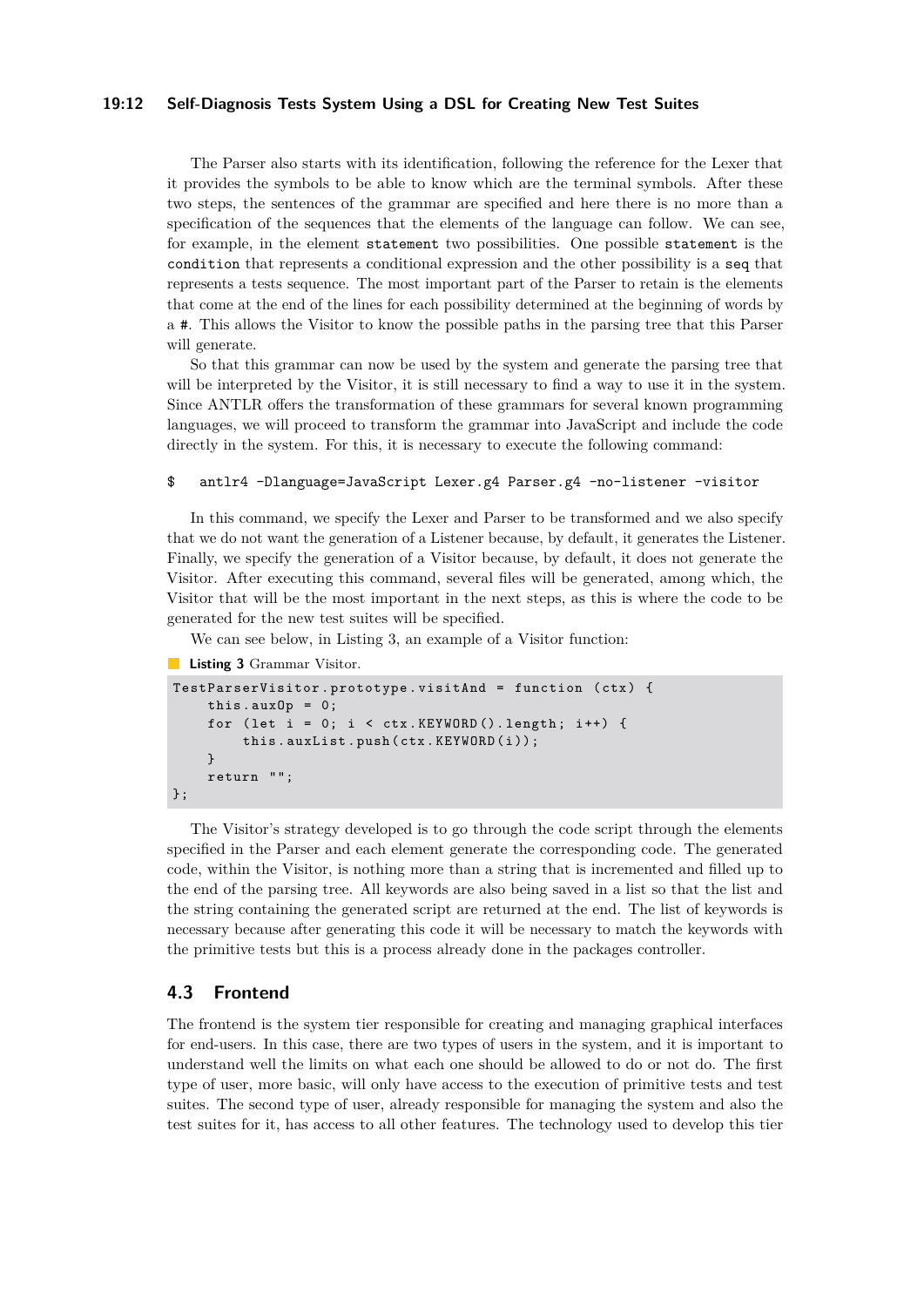#### **R. B. Pereira, J. C. Ramalho, and M. A. Brito 19:13**

was React, as it will allow us to create dynamic interfaces, with components managing their state and the possibility to compose the components themselves. This allows the code to be modularized and, in the future, it will be easier to understand the code.

# **4.3.1 Components**

As mentioned, the development of components in React becomes an asset, but to master the use of technology it is necessary to understand the fundamentals and the way the components interact with each other. The three concepts that we highlight are the following:

- $\blacksquare$  State: The state of a component is mutable and can be changed by the component itself, due to the actions performed by the user. Information stored in a component's state can be accessed as attributes of the component, such as "this.state.name";
- Props: Props are state information from a parent component to a child component, so the child cannot directly change the props but can access them in the same way as the parent, such as "this.props.name". They are generally used to determine some properties of the child component when it is created;
- Events: Events are how the child component should inform the parent component of changes that have occurred. This is how a child component can change the state of the parent component, through events that will inform the parent component so that it updates its state.

Thus, to understand how these concepts apply in practice and make the most of the use of React components, we can see below, in Figure [7,](#page-12-0) an illustration of how these concepts are related:

<span id="page-12-0"></span>

**Figure 7** Interactions between reaction components.

# **4.3.2 Obtaining API data**

Another important aspect for this part of the system to work as planned is to obtain the data that is managed by the Backend tier. For the graphical interfaces built to be as optimized as possible and quick in obtaining data, so that the user does not have to wait long to load the pages, the data must be obtained in the best way. And here the decision made was that the parent components of each page make the data requests to the API at the time of its creation. With this, what happens on the system pages is that whenever the user changes the page or enters a new page, the data is requested and loaded. This will allow the actions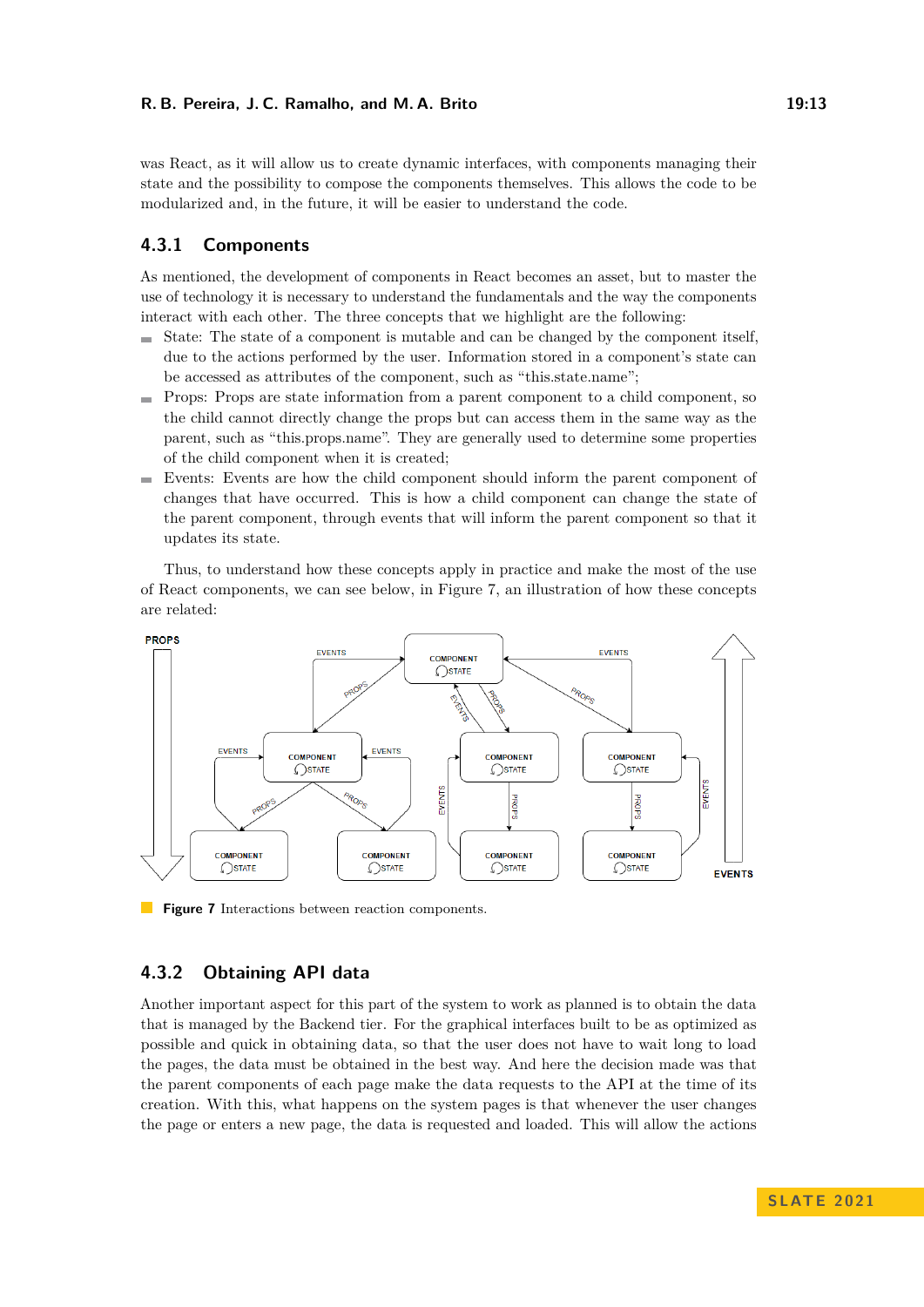#### **19:14 Self-Diagnosis Tests System Using a DSL for Creating New Test Suites**

taken by the user on the components belonging to these pages to be carried out much more quickly, giving the user the perception that nothing has happened when real events and state changes have already occurred witch allows the page to become dynamic with desired speed.

The way to obtain the data is through HTTP requests, explained previously, therefore, to make the code clearer, a dedicated file was created for request methods. This file contains the base URL of the Data API and all methods add only the route and sub-route as needed. We can see below, in Listing [4,](#page-13-1) an example of a method of obtaining data by making an HTTP request to the data API:

<span id="page-13-1"></span>**Listing 4** Example of request to obtain API data.

```
export const getTests = async () => {
    try {
        const response = await axios.get ('${url}/tests');
        return response . data ;
    } catch (error) {
         const statusCode = error . response ?
             error . response . status :
             500;
         throw new Error (statusCode.toString ());
    }
};
```
In this example, we can see how HTTP requests are made to the API. These requests are made through the imported module "Axios" since the technology does not provide this functionality natively. Another important feature that we see in this example is the use of the keyword "await", which in this particular case makes the method wait for the results of the API. This is also one of the strong characteristics of the technologies used, as they perform I/O operations asynchronously by default.

# **4.3.3 User Interfaces**

Only one page will be demonstrated in this paper for the same reason that previously only the implementation of DSL was demonstrated. This is the page for managing and configuring new test suites for the system, which can be seen in Figure [8.](#page-14-1) The user has on this page at his disposal the list of existing packages in the system, where he can remove or edit them. There is also a form for creating a new test suite, where the user only needs to specify the name, description and code of the new test suite. The code is written with the DSL presented earlier. In this case, the elements that can be used to write the code are the connectors below the form that are made available to the user according to the status of their script, to help the user and try to avoid errors. The other elements to include in the script are the primitive tests, and these are made available in a list next to the form where the user can even see their description to understand what the test does. To include a test in the script, the user just needs to click on it and it is automatically added to the script. This way, the user does not need to write anything manually, having to select the elements he wants to add to the script.

# <span id="page-13-0"></span>**4.4 Validation**

Having already implemented the system with all the requirements that were established, several test cases were created to be carried out in the system to validate the solution and confirm the fulfilment of all the proposed objectives. The first tests were carried out on the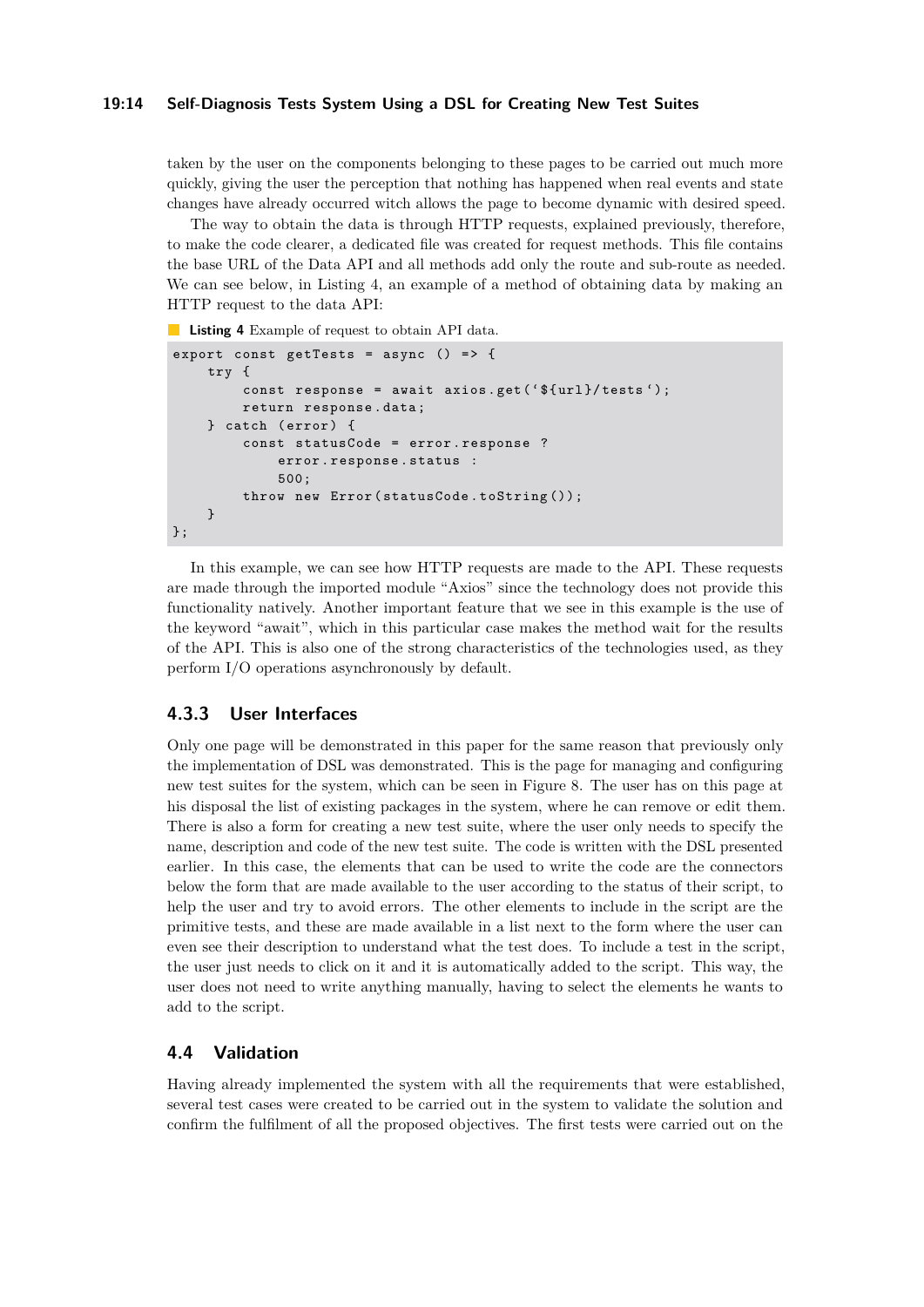#### **R. B. Pereira, J. C. Ramalho, and M. A. Brito 19:15** 19:15

<span id="page-14-1"></span>

| <b>RELATÓRIOS</b>                      | <b>AGENDAMENTOS</b> | <b>GESTÃO DE PACOTES</b>               | <b>DOCUMENTAÇÃO</b> | <b>CONFIGURAÇÕES</b>                                      |                   | SAIR |
|----------------------------------------|---------------------|----------------------------------------|---------------------|-----------------------------------------------------------|-------------------|------|
| Lista de Pacotes                       |                     | <b>Criar Novo Pacote</b>               | Lista de Testes     |                                                           |                   |      |
|                                        |                     | Nome<br>Novo pacote                    |                     | Send packet                                               | Θ<br>$\mathbf{A}$ |      |
| Pacote AM FM                           | Descrição           |                                        |                     | <b>Fail Error</b>                                         | ٥                 |      |
| Pacote Exemplo                         |                     | Novo pacote, apenas para demonstração. |                     | Power_on                                                  | Θ                 |      |
| Pacote Completo                        |                     |                                        |                     | Power_off                                                 | Θ                 |      |
| Pacote Loopback                        | - Código            |                                        |                     | Set_Tune_fm_frequency                                     | Θ                 |      |
| Pacote BroadR-Reach                    |                     | Power_on ->                            |                     | Procurar uma frequência válida na banda<br>FM no emulador |                   |      |
| Pacote Sequência<br>Pacote Condicional |                     |                                        |                     | Fm seek right                                             | $\bullet$         |      |
|                                        |                     |                                        |                     | AMFM RX set Volume                                        | ٠                 |      |
| REMOVER<br>EDITAR                      |                     |                                        |                     | Check_fm_signal_quality                                   | ٠                 |      |
|                                        |                     | $\gamma$<br>$\Delta$                   |                     | Get fm SNR value                                          | $\bullet$         |      |
|                                        |                     | Conetores:<br>$\alpha$<br><b>Sec.</b>  |                     | Get fm RSSI value                                         | ●                 |      |
|                                        |                     | <b>GUARDAR</b><br>LIMPAR               |                     |                                                           | $\mathbf{v}$      |      |

**Figure 8** Package creation and management page.

most fundamental functionalities of the system, the execution of the tests and the automation of the update in the face of changes introduced in its supply. Several test scenarios were simulated and the system behaved as expected, passing all performed tests.

In total, 28 test cases were carried out covering all the functionality of the system and in some of them with more than one test case. No more test cases were carried out because the time it would take to do so is immense, but the test cases performed were considered to be the most comprehensive cases and therefore will give the greatest coverage of requirements. After analyzing all the results obtained in the tests and verifying that they all passed, we can say that all requirements have been successfully implemented and the system is ready to be integrated with the other components.

### <span id="page-14-0"></span>**5 Conclusions and Future Work**

The main contributions of this paper are the design of the architecture to integrate a selfdiagnosis tests system into a CPS and its implementation. This architecture provides a modular and extensible solution so that the system can be integrated with the CPS and perform any type of test. The system was implemented based on the proposed architecture, but only the part of the implementation corresponding to the DSL was demonstrated due to the paper size limit. To validate the implementation of the system and its compliance with the established requirements, 28 test cases were carried out to cover all requirements. All test cases have passed and, therefore, the system meets all the objectives.

The proposed modular and extensible architecture represents an innovation for research in self-diagnosis systems and CPS, as it allows the combination of these two types of systems, through the use of KDT methodology with a DSL to manage and configure the tests of the system. This architecture also allows the execution of the tests to be done remotely or by any other system with permission to make HTTP requests to the API REST provided. Although the focus of the architecture is the application in a CPS, it is also applicable to any type of system, since it is generic to accept any type of test. With this work, we proved that it is possible to integrate self-diagnosis tests systems into a CPS with a practical and also generic solution that can be integrated with other types of testing systems.

As future work, it would be interesting to improve the interface for creating new test suites in the system. Although the solution currently implemented is practical and allows good use, it could be even more practical and simple for the user if a drag and drop window were developed in the design of new test suites instead of writing a code script.